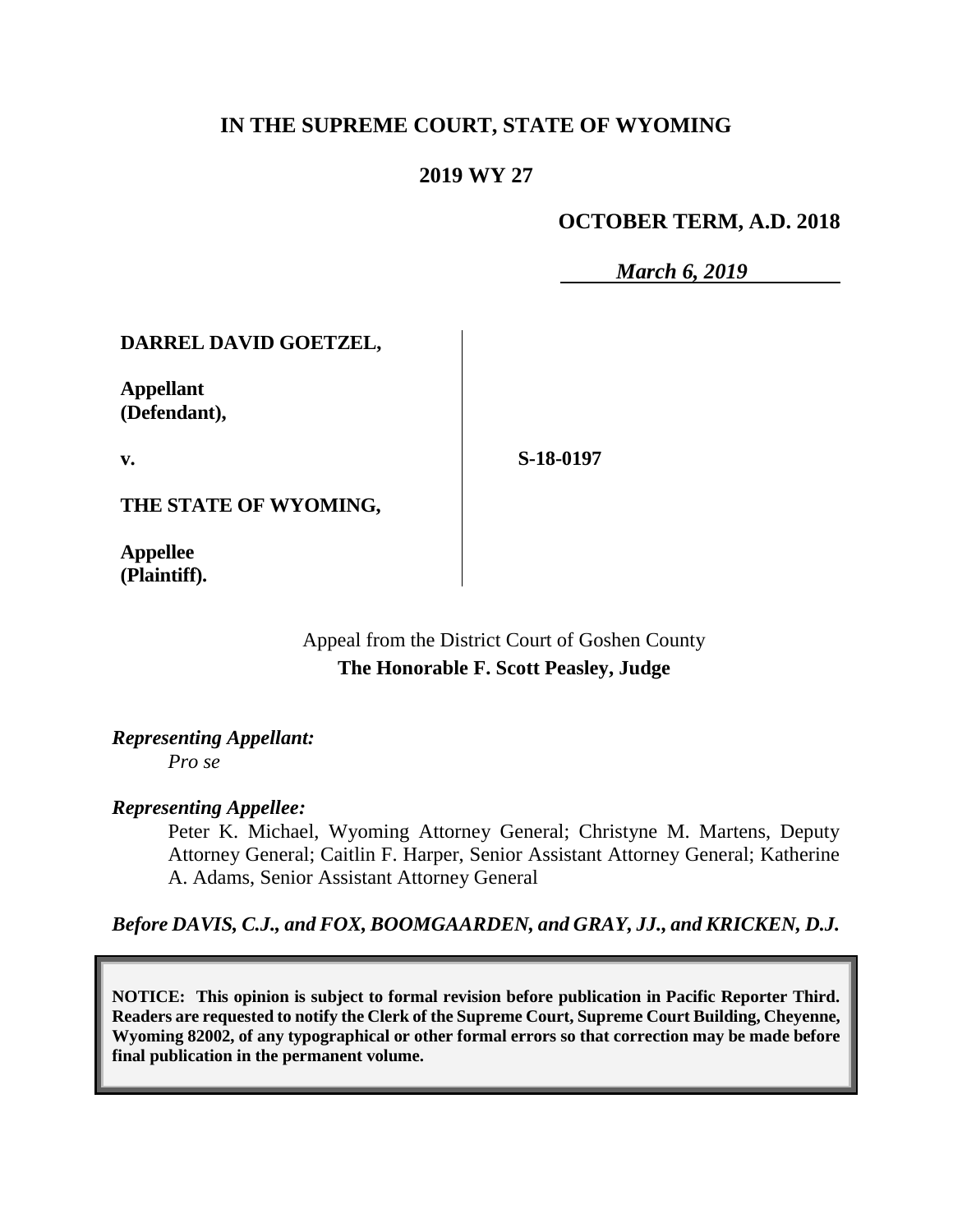## **KRICKEN**, **District Judge**.

[¶1] Appellant, Darrel Goetzel, challenges the district court's denial of his petition for post-conviction relief. This Court concludes that *res judicata* bars his claims and affirms on those grounds.

## *ISSUE*

 $[\P2]$  In his appeal, Goetzel states the issue(s) as follows:

The Defendant's motion was barred by res judicata by the District Court. Further the Wyoming Supreme Court barred the Defendant[']s claim in a prior case with similar issues [sic] this is due to ineffective assistance of appellate counsel. More specifically appellate counsel never submitted critical information provided by the defendant, one of the issues relating to the subject of res judicata, as well as ineffective assistance of appellate counsel. However the defendant believes res judicata should not apply in this case because the defendant is filing this appeal under the new Wyoming Statute § 7-12-401 through 407, 7-6-107, 7-14-103, and 7-14-105 "factual innocence actual innocence." The actual issue the Defendant would like to bring to this court[']s attention is the defendant was convicted of a two count violation of Wyoming Criminal Statutes § 6-5-204 Interference with a peace officer and § 6-5-207 Escape by violence or assault. The issue before the Court is whether the charging, conviction, or consecutive sentencing of the defendant pursuant to two general statutes for the same conduct subjected him to Double Jeopardy in violation of the Constitutional guarantees of either the Wyoming or United States Constitutions?

The State of Wyoming generally rephrases the issue as:

*Res judicata* bars the relitigation of claims raised and decided in previous criminal proceedings. It also bars litigation of issues that could have been determined in a prior proceeding. The district court determined that *res judicata* barred Goetzel's petition for post-conviction relief because he could have raised his underlying claims earlier. Did the district court err?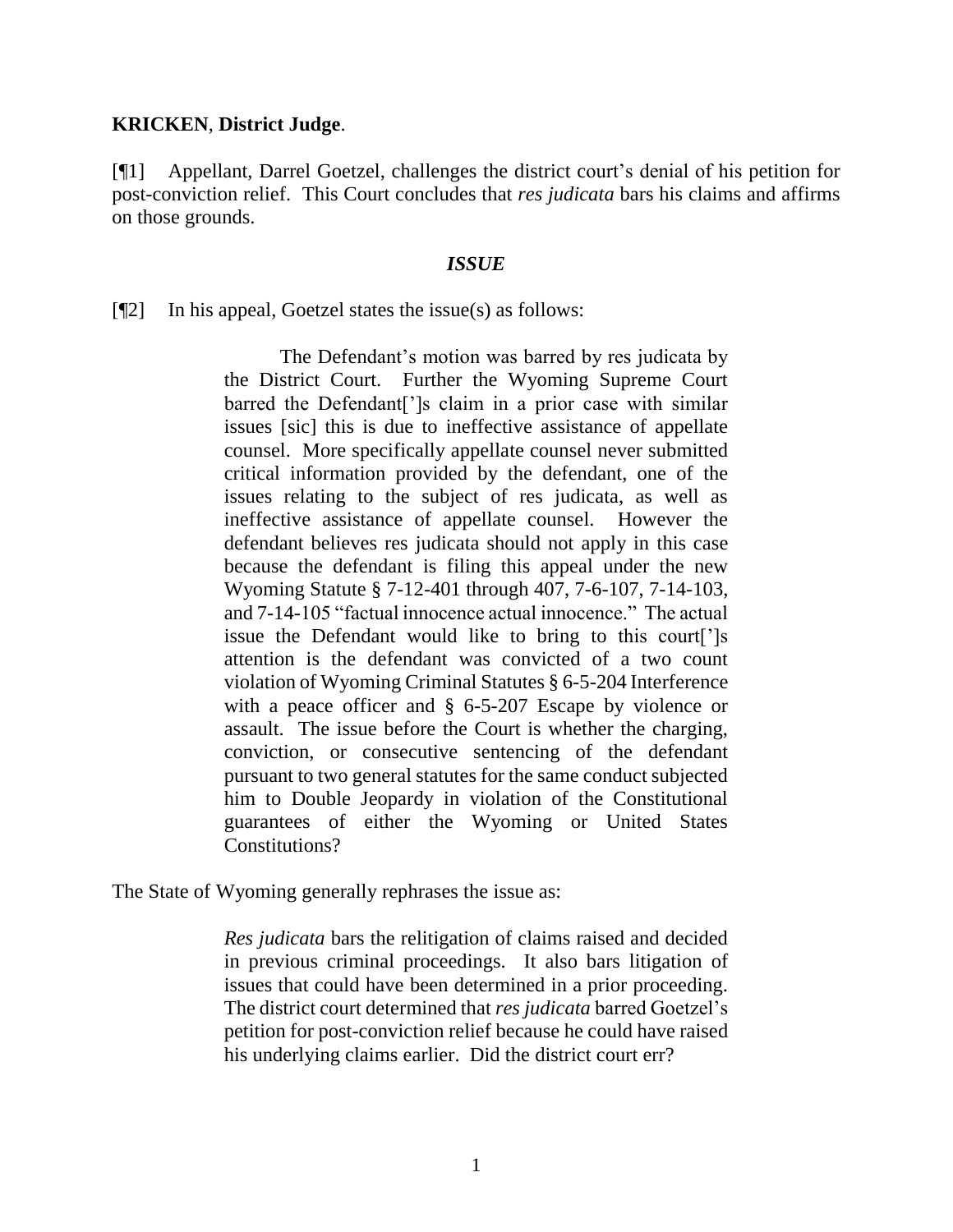# *FACTS*

[¶3] This Court previously summarized the relevant background facts as follows:

While being booked on various charges at the Goshen County Detention Center, Appellant hit the officer in charge, who fell to the floor. Appellant then kicked him in the head, causing severe injuries to the officer. Appellant used the officer's radio to ask for the door to be unlocked. The door was opened, and he fled from the facility, taking the radio with him. He was apprehended six days later in Nebraska. Following his arrest, Appellant was charged with felony interference with a peace officer, felony escape, and felony larceny. About six weeks later, in a separate docket, Appellant was charged with the additional crimes for which he had originally been arrested. Those crimes included possession of a controlled substance, felony larceny, two counts of burglary, and four counts of forgery. Pursuant to a plea agreement, the State dismissed several of the charges and Appellant pled guilty to burglary, forgery, felony larceny, felony escape, and felony interference with a peace officer.

*Goetzel v. State*, 2017 WY 141, ¶ 3, 406 P.3d 310, 311 (Wyo. 2017) (*Goetzel I*). The district court sentenced Goetzel to concurrent sentences of four-to-seven years of incarceration for burglary and forgery. It also sentenced him to five-to-eight years of incarceration for larceny and nine-to-ten years for escape, to be served concurrently with each other but consecutively to the sentences for burglary and forgery. Finally, the court sentenced Goetzel to nine-to-ten years of incarceration for interference with a peace officer, to be served consecutively to his sentences for larceny and escape. Goetzel did not appeal his judgment and sentence. *Id.*

[¶4] In July 2012, Goetzel filed a *Motion For Sentence Reduction*, which was denied on its merits. In August 2015, Goetzel filed a *pro se Motion For Sentance* [sic] *Modification*, in which he sought to serve his sentences for interference with a peace officer and escape concurrently. This motion also was denied on the grounds that it was not timely filed. Goetzel did not present a double jeopardy claim in any of these motions, nor did he appeal any of these district court orders denying the motions.

[¶5] In May 2016, Goetzel filed his *Motion To Correct An Illegal Sentence*, challenging his sentences for interference with a peace officer and escape on double jeopardy grounds. He argued that his sentences constituted multiple punishments for the same offense, namely conduct that he characterizes as "one violent escape from county jail." The district court denied Goetzel's 2016 motion to correct an illegal sentence on its merits, concluding that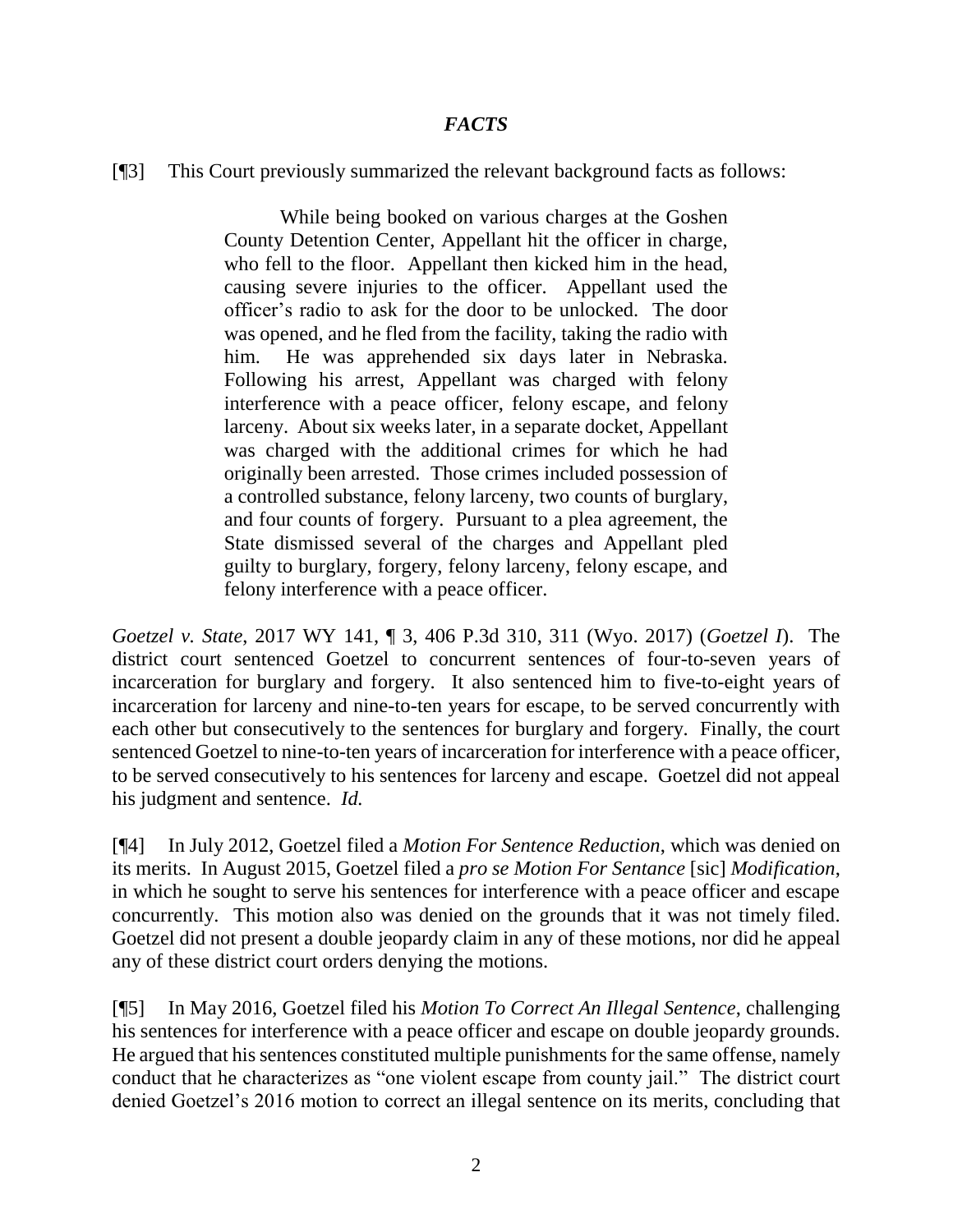Wyo. Stat. Ann. § 6-5-204(b) (interference with a peace officer) and Wyo. Stat. Ann. § 6- 5-207 (escape) each contain an element that the other does not. Thus, under the *Blockburger* ("same elements") test, Goetzel's convictions and sentences did not violate the protection against double jeopardy. *See Blockburger v. United States*, 284 U.S. 299, 52 S.Ct. 180, 76 L.Ed. 306 (1932); *Sweets v. State*, 2013 WY 98, 307 P.3d 860 (Wyo. 2013). Goetzel appealed.

[¶6] In *Goetzel I*, this Court determined that the doctrine of *res judicata* barred Goetzel's double jeopardy claim, opining:

> Our precedent is clear that the principle of *res judicata* may be applied to claims brought pursuant to W.R.Cr.P. 35(a). *See, e.g., Hamill v. State*, 948 P.2d 1356, 1358- 59 (Wyo. 1997). In *Hamill*, we rejected the appellant's argument that, because Rule 35 states that a motion to correct an illegal sentence may be brought at any time, it is not subject to bar under the doctrine of *res judicata. Id.*

*Gould v. State*, 2006 WY 157, ¶ 14, 151 P.3d 261, 266 (Wyo. 2006). *Res judicata* bars issues that were previously raised and considered, and also issues that "could have been raised in an earlier proceeding" but were not. *Id.*, ¶ 15, 151 P.3d at 266 (emphasis omitted).

Appellant raised his double jeopardy claim for the first time in his 2016 motion to correct an illegal sentence. **He could have raised his double jeopardy claim in 2011 in a direct appeal from the district court's judgment and sentence. He could have raised the claim when he filed his motion for sentence reduction in 2012. However, he stated in this motion that he did "not question any of the substantive or procedural underpinnings of his original sentence." Appellant could have raised his double jeopardy claim in 2015 when he filed his motion for sentence modification.**

Appellant suggests two reasons we should not apply *res judicata* in his case. First, he points out that the State did not argue before the district court that *res judicata* barred his claim. He asserts that *res judicata* "may be waived." He cites no legal authority to support this assertion. To the contrary, "[w]e have routinely disposed of claims on *res judicata* grounds without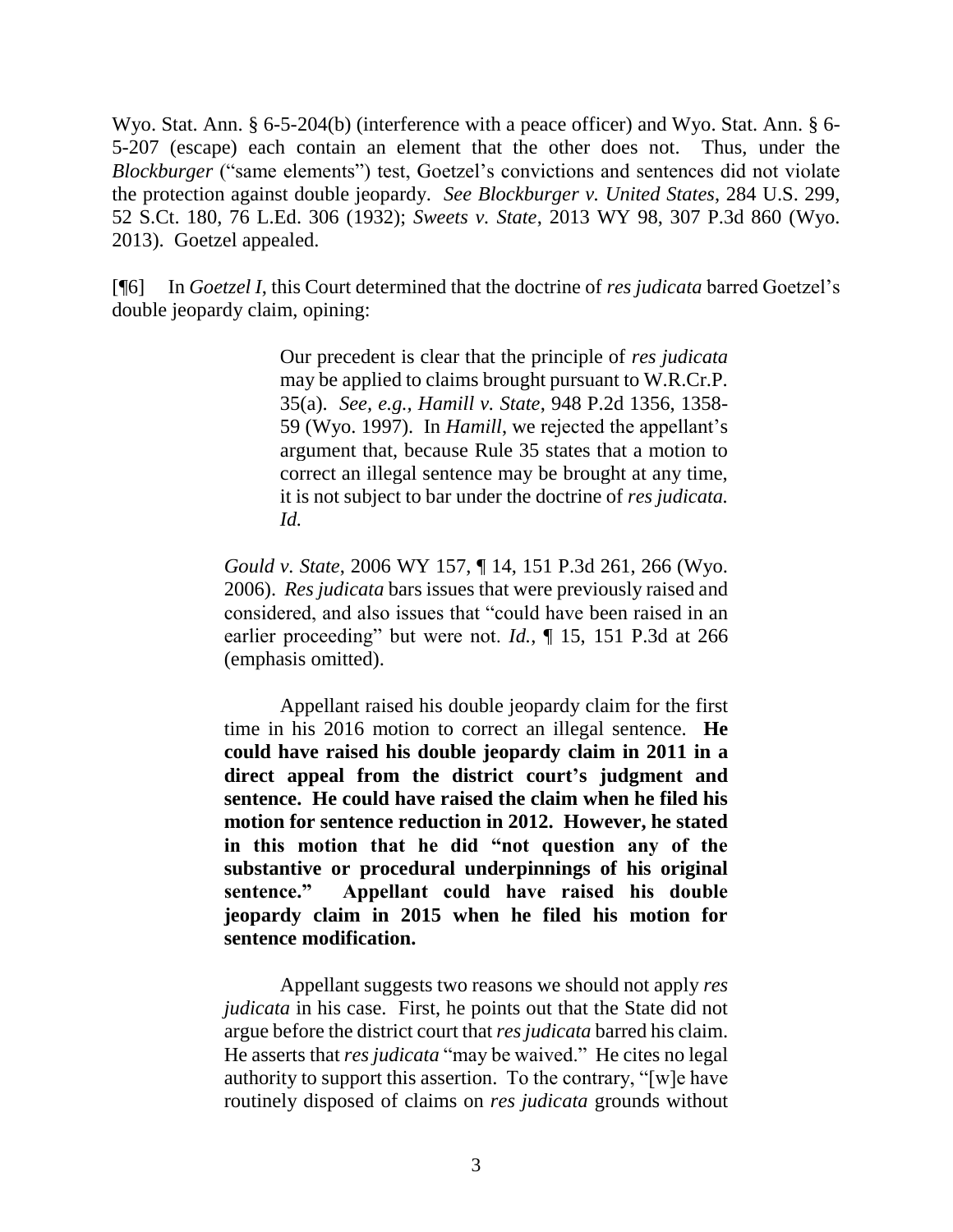regard to whether the issue was raised before the district court." *Ferguson v. State*, 2013 WY 117, ¶ 11, 309 P.3d 831, 834 (Wyo. 2013) (citing *Kurtenbach v. State*, 2013 WY 80, 304 P.3d 939 (Wyo. 2013)); *see also Lunden v. State*, 2013 WY 35, 297 P.3d 121 (Wyo. 2013).

Second, Appellant contends that trial courts have the "power to hear post-conviction relief motions" if a defendant makes "a showing of cause ... sufficient to avoid the waiver rule." We have previously recognized that *res judicata* may not bar a claim if there is a showing of good cause for failing to raise the claim in prior proceedings. *See Bird* [*v. State*, 2015 WY 108], ¶ 10, 356 P.3d [264] 267 [(Wyo. 2015)]. In this appeal, however, Appellant has failed to present any facts or circumstances demonstrating good cause for not raising his double jeopardy claim in earlier proceedings. We find both of Appellant's contentions unconvincing, and conclude that his claim is barred by *res judicata.*

*Goetzel I*, ¶¶ 7-10, 406 P.3d at 311-12 (emphasis added and footnote omitted).

[¶7] Thereafter, in March 2018, Goetzel filed a *Petition for Writ of Certiorari*, effectively seeking to appeal, again, regarding the denial of his motion to correct an illegal sentence, this time on the grounds that his appellate counsel was ineffective. This Court denied Goetzel's request, explaining that, although the district court had appointed counsel for Goetzel in his appeal of the denial of his motion to correct an illegal sentence, he actually had no constitutional right to counsel in that appeal and, thus, could not be deprived of effective assistance of counsel. *Goetzel v. State*, S-18-0066, *Order Denying Pet. for Writ of Cert.*, at 1 (March 27, 2018) (citing *Hawes v. State*, 2016 WY 30, ¶ 21, 368 P.3d 879, 886 (Wyo. 2016)).

[¶8] Two months later, Goetzel filed his current *Petition for Post-Conviction Relief Under the "Post-Conviction Determination of Factual Innocence Act."* Goetzel claimed to file his Petition under *both* the Post-Conviction Determination of Factual Innocence Act, Wyo. Stat. Ann. §§7-12-401 through -407, and Wyoming's post-conviction relief statutes, §§ 7-14-101 through -108, as amended in 2018. *See* 2018 Wyo. Sess. Laws Ch. 77, § 2. Therein, Goetzel argued, again, that his sentences for interference with a peace officer and escape violated the double jeopardy provisions of the United States Constitution and the Wyoming Constitution. He also asserted that his trial counsel was ineffective for foregoing an appeal. The district court denied Goetzel's petition on three grounds: first, the Petition did not comply with the statutory requirements for a petition filed under the Factual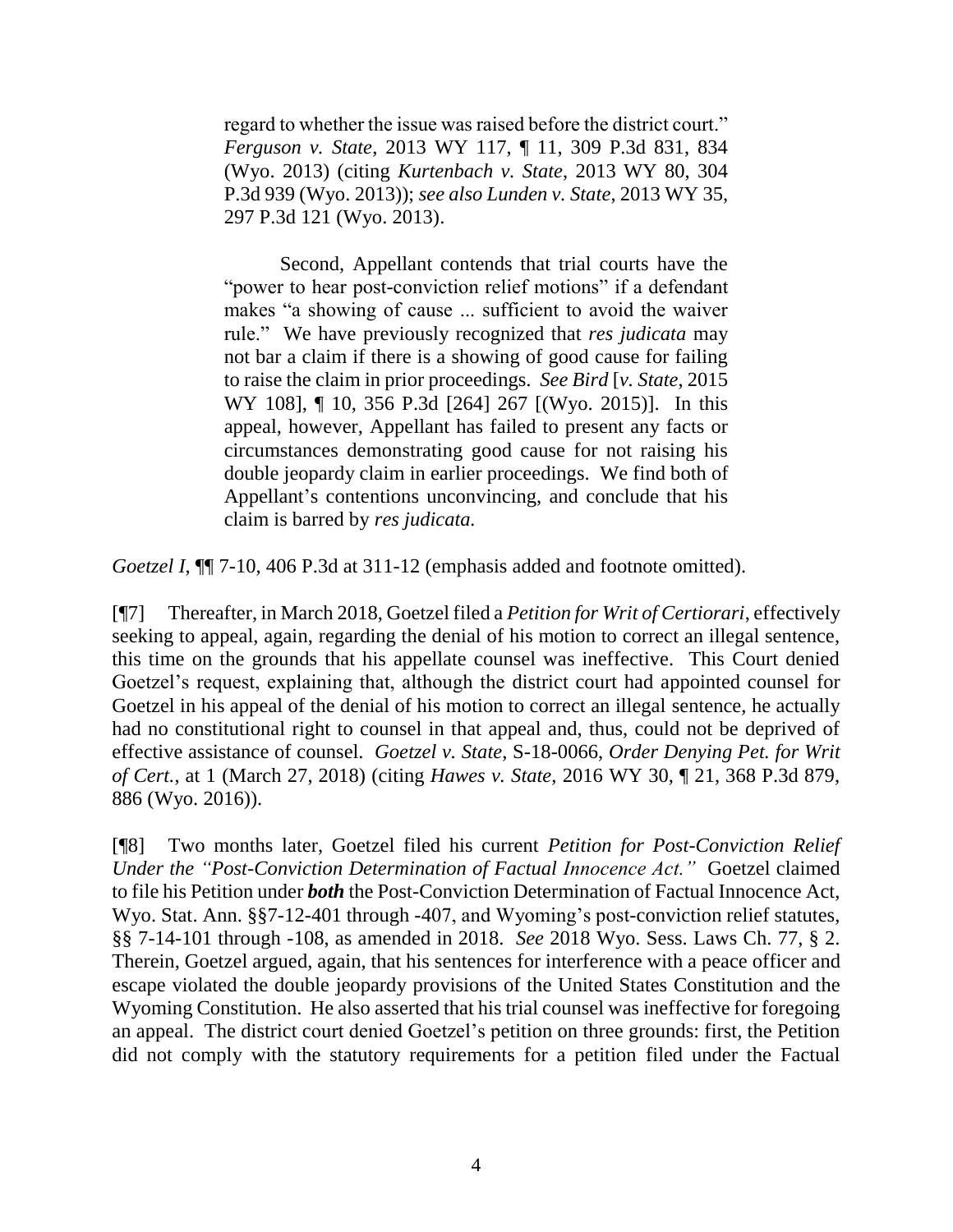Innocence Act, *see* Wyo. Stat. Ann. § 7-12-403(b); 1 second, Goetzel's claims were barred by *res judicata*; and, third, his petition did not present a valid contention supported by cogent argument. This appeal followed.<sup>2</sup>

#### *STANDARD OF REVIEW*

[¶9] Whether Goetzel's claims are barred by the doctrine of *res judicata* is a question of law that this Court reviews *de novo. See Nicodemus v. State*, 2017 WY 34, ¶ 9, 392 P.3d 408, 411 (Wyo. 2017); *Poignee v. State*, 2016 WY 42, ¶ 12, 369 P.3d 516, 518 (Wyo. 2016); *Bird v. State*, 2015 WY 108, ¶ 9, 356 P.3d 264, 267 (Wyo. 2015) (citing *Ferguson v. State*, 2013 WY 117, ¶ 8, 309 P.3d 831, 833 (Wyo. 2013)).

### *DISCUSSION*

[¶10] Although Goetzel urges this Court to reach his underlying double jeopardy claims, as before, this Court declines to do so on the grounds that Goetzel's claims on appeal are

(i) Newly discovered evidence exists that, if credible, establishes a bona fide issue of factual innocence;

(ii) The specific evidence identified by the petitioner establishes innocence and is material to the case and the determination of factual innocence;

(iii) The material evidence identified by the petitioner is not merely cumulative of evidence that was known, is not reliant solely upon recantation of testimony by a witness against the petitioner and is not merely impeachment evidence;

(iv) When viewed with all other evidence in the case, whether admitted during trial or not, the newly discovered evidence demonstrates that the petitioner is factually innocent; and

(v) Newly discovered evidence claimed in the petition is distinguishable from any claims made in prior petitions.

#### Wyo. Stat. Ann. § 7-12-403(b) (Supp. 2018).

<sup>&</sup>lt;sup>1</sup> The district court actually cited to Wyo. Stat. Ann. § 7-14-403(b) but, as there was no such statute in existence, likely intended to cite to Wyo. Stat. Ann. § 7-12-403(b), which provides:

<sup>(</sup>b) The petition shall contain an assertion of factual innocence under oath by the petitioner and shall aver, with supporting affidavits or other credible documents, that:

<sup>2</sup> Notably, in this appeal, Goetzel challenges only the district court's application of the doctrine of *res judicata*. He does not challenge on appeal the district court's other two independent grounds for denying his *Petition for Post-Conviction Relief under the "Post-Conviction Determination of Factual Innocence Act*."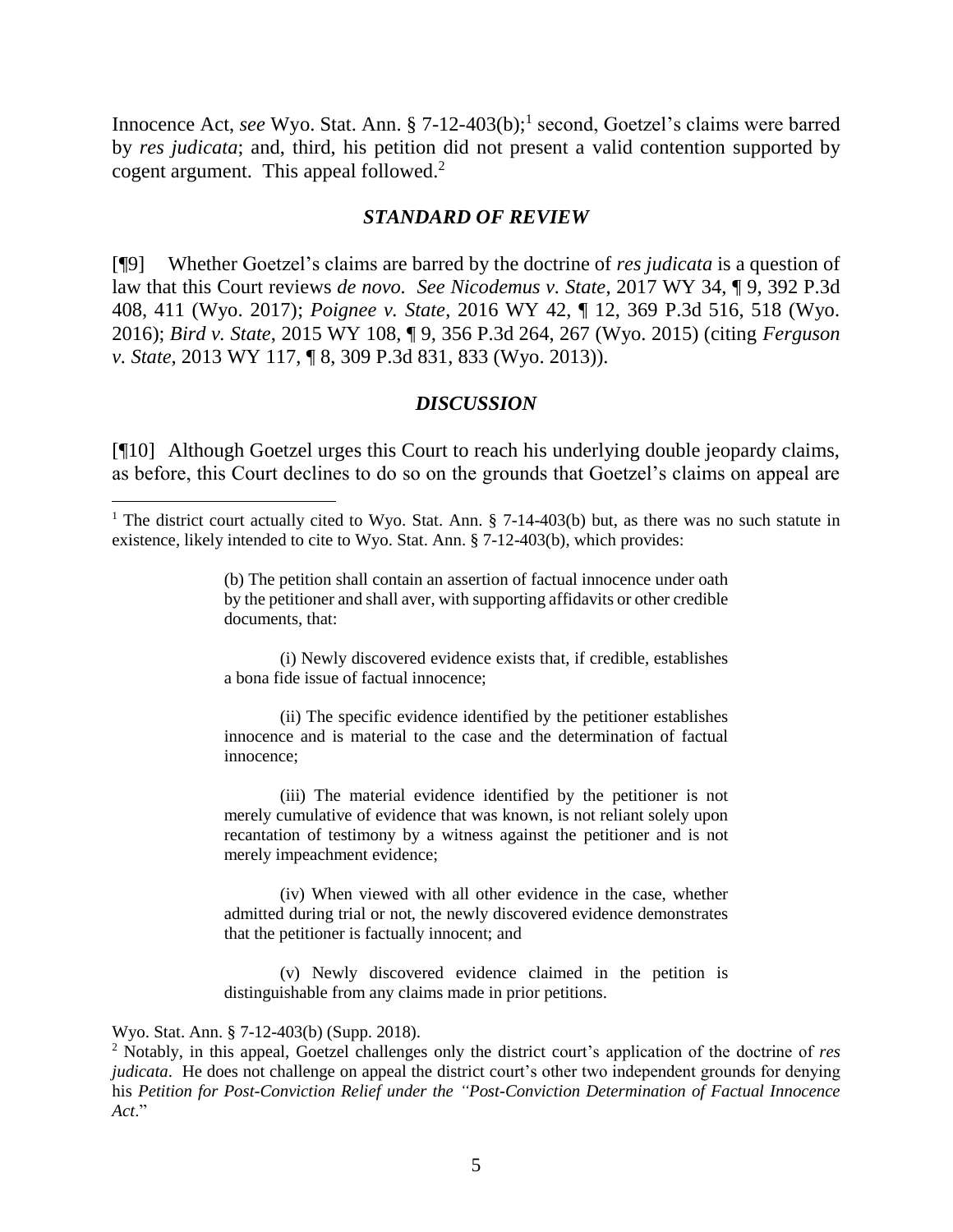barred by the doctrine of *res judicata* and Goetzel has presented no good cause to circumvent that conclusion.

[¶11] *Res judicata* bars litigation of issues that were or could have been determined in a prior proceeding. *See Nicodemus*, ¶ 11, 392 P.3d at 411. The "doctrine of res judicata is a rule of universal law pervading every well-regulated system of jurisprudence. The doctrine arises through public policy and necessity, it being in the interest of the state that there should be an end to litigation." *Poignee*, ¶ 12, 369 P.3d at 518 (quoting *Rubeling v. Rubeling*, 406 P.2d 283, 284 (Wyo. 1965) (citing 50 C.J.S. *Judgments* § 592 (2015)).

[¶12] In his current petition for post-conviction relief, Goetzel challenges the same convictions and sentences he challenged in his 2016 motion to correct an illegal sentence, and on the same grounds – double jeopardy. In Goetzel's previous appeal from the denial of his motion to correct an illegal sentence, this Court previously concluded that, because Goetzel *could have* raised his double jeopardy claims in a direct appeal from the district court's judgment and sentence; *could have* raised the claim when he filed his motion for sentence reduction in 2012; and *could have* raised his double jeopardy claim in 2015, when he filed his motion for sentence modification, *res judicata* precluded him from raising those issues therein. *See Goetzel I*, ¶¶ 6-10, 406 P.3d at 311-12. The same rationale continues to apply to these proceedings.

[¶13] However, an appellant may be able to overcome the application of the doctrine of *res judicata* where he can show "good cause" why the issue was not raised earlier. *See DeMillard v. State*, 2014 WY 105, ¶ 10, 332 P.3d 534, 537 (Wyo. 2014). Relying on that potential exception, Goetzel asserts, first, that *res judicata* should not apply because he has filed his new post-conviction petition, and this appeal, under new and/or newly amended Wyoming Statutes, most particularly the Post-Conviction Determination of Factual Innocence Act, Wyo. Stat. Ann. §§ 7-12-401 *et seq.* and Wyo. Stat. Ann. §§ 7-14-101 *et seq.*, as amended in 2018. Goetzel cites no authority for this assertion and, on those grounds alone, this Court rejects it. *See Bruckner v. State*, 2018 WY 51, ¶ 17, 417 P.3d 178, 182 (Wyo. 2018).

[¶14] Further, it is well established that there are procedural limitations in post-conviction relief filings:

> (a) A claim under this act is procedurally barred and no court has jurisdiction to decide the claim if the claim:

> (i) Could have been raised but was not raised in a direct appeal from the proceeding which resulted in the petitioner's conviction;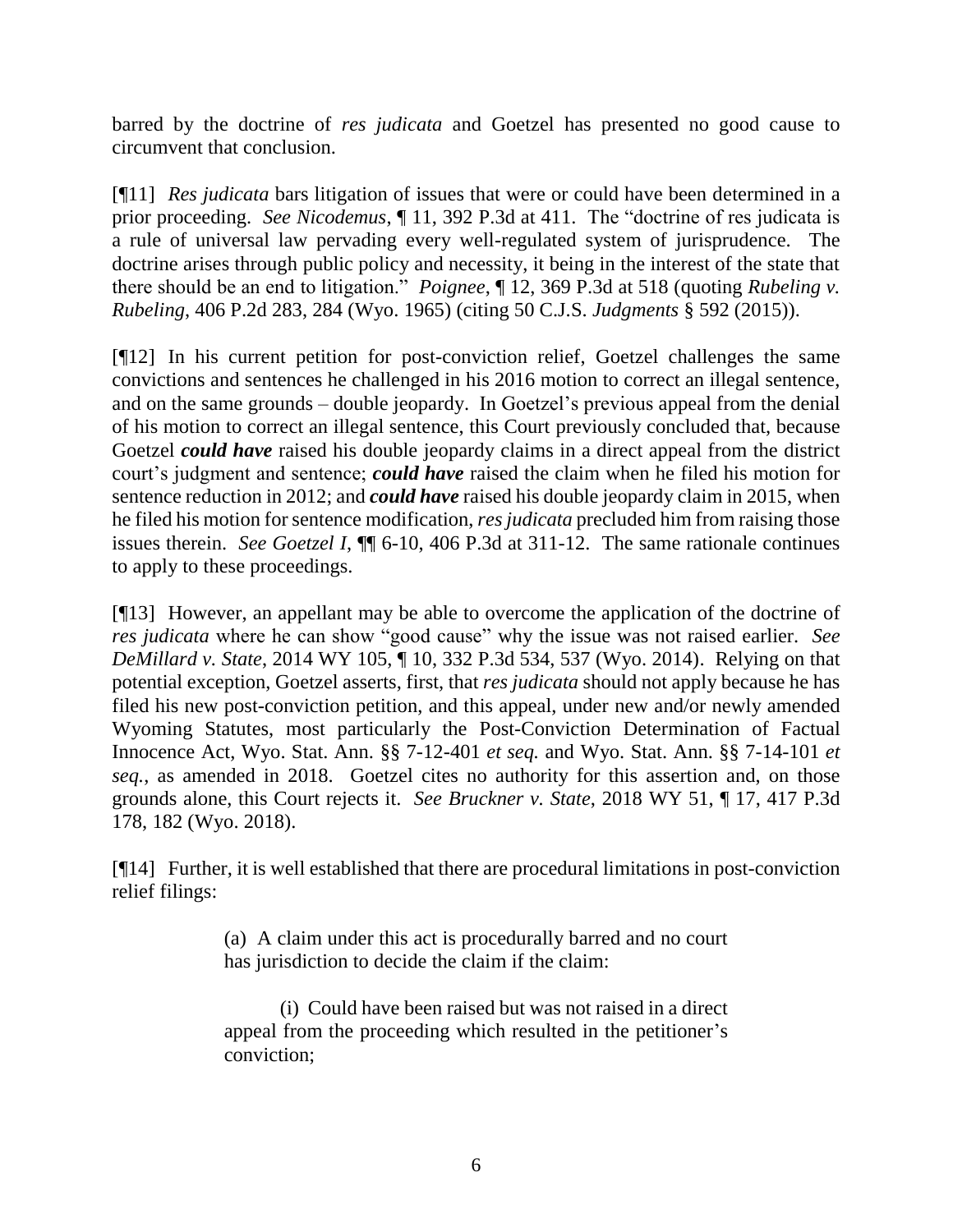(ii) Was not raised in the original or an amendment to the original petition under this act; or

(iii) Was decided on its merits or on procedural grounds in any previous proceeding which has become final.

Wyo. Stat. Ann. § 7-14-103. As such, issues that could have been presented on direct appeal are foreclosed from challenge by and through petitions for post-conviction relief due to the application of the doctrine of *res judicata*. *See Cutbirth v. State*, 751 P.2d 1257, 1261 (Wyo. 1988); *see also Nixon v. State*, 2002 WY 118, ¶ 16, 51 P.3d 851, 855 (Wyo. 2002).

[¶15] Finally, nothing in any of the statutory provisions relied upon by Goetzel provides grounds to conclude that *res judicata* would not apply to substantive claims raised in the context of newly adopted/amended statutes where *those same claims* could have been raised under prior statutes and prior proceedings. Indeed, this Court has rejected an analogous claim before. *See Deloge v. State*, 2012 WY 128, ¶¶ 11-12, 289 P.3d 776, 778- 80 (Wyo. 2012) (rejecting claim that *res judicata* should not apply due to statutory changes and stating, "[t]he fact that Wyo. Stat. Ann. § 6-2-306 was amended in 2007, and now provides that an enhanced sentence may only be imposed when the defendant has a previous conviction for a similar offense, does not change the nature of Appellant's claim"). Thus, Goetzel's assertion that the doctrine of *res judicata* should not apply to this appeal in light of the "new" procedural vehicle that he now has chosen to present his issues to this Court is unpersuasive.

[¶16] As his second contention, Goetzel asserts that *res judicata* should not apply because he received ineffective assistance of trial counsel and appellate counsel. With respect to his ineffective assistance of trial counsel claims, Goetzel could have raised those concerns on direct appeal. "[G]enerally a petitioner cannot raise the issue of ineffective assistance of his trial counsel for the first time in a petition for post-conviction relief because that issue could have been raised in the direct appeal and is therefore foreclosed by the doctrine of res judicata." *Keats v. State*, 2005 WY 81, ¶ 12, 115 P.3d 1110, 1116 (Wyo. 2005) (internal citations omitted). With respect to his claims of ineffective assistance of appellate counsel, this Court already foreclosed that line of argument in its opinion rendered in its *Order Denying Petition for Writ of Certiorari*, wherein this Court explained:

> Petitioner claims his appointed appellate attorney was ineffective in the appeal from that order. *See Goetzel v. State*, 2017 WY 141, 406 P.3d 310 (Wyo. 2017). Although the district court appointed counsel for Petitioner in that appeal, Petitioner had no constitutional right to counsel in that appeal. *Hawes v. State*, 2016 WY 30, ¶ 21, 368 P.3d 879, 886 (Wyo. 2016) ("A motion to correct an illegal sentence is not a critical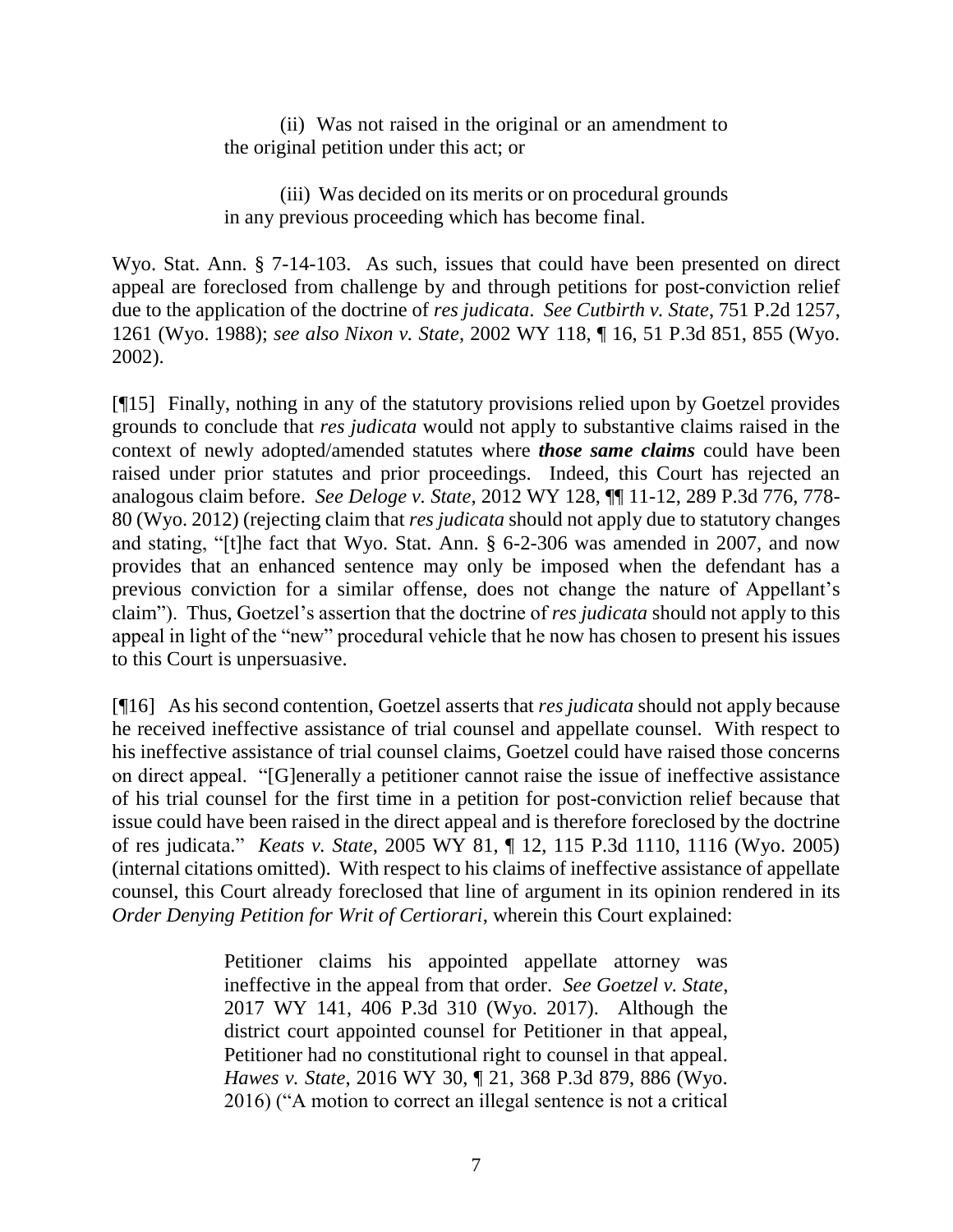stage of a criminal case and, accordingly, there is no requirement that counsel be appointed to represent a defendant on such a motion."). Because Petitioner had no right to counsel regarding his motion to correct illegal sentence, he had no right to effective assistance of counsel. *Wainwright v. Torna*, 455 U.S. 586, 587−88, 102 S.Ct. 1300, 1301, 71 L.Ed.2d 475 (1982) ("Since respondent had no constitutional right to counsel, he could not be deprived of the effective assistance of counsel by his retained counsel's failure to file the application timely.").

*Goetzel v. State*, S-18-0066, *Order Denying Pet. for Writ of Cert.*, at 1 (Mar. 27, 2018). Accordingly, Goetzel's claims of ineffective assistance of (trial and appellate) counsel do not constitute good cause to overcome application of the doctrine of *res judicata*.

[¶17] Third, and finally, Goetzel asserts that *res judicata* should be inapplicable because his earlier motions for a sentence reduction and a sentence modification were not recognized, at that time, as proper procedural vehicles for the assertion of double jeopardy claims.<sup>3</sup> *See Tucker v. State*, 2015 WY 65, ¶ 7 n.1, 349 P.3d 987, 988 n.1 (Wyo. 2015) (referencing *Mebane v. State,* 2014 WY 72, 326 P.3d 928 (Wyo. 2014)).

[¶18] This Court since has clarified that double jeopardy issues can be addressed under Wyoming Rule of Criminal Procedure 35, including motions to correct an illegal sentence and motions for sentence reduction. *See Mebane v. State,* 2014 WY 72, 326 P.3d 928 (Wyo. 2014)); *Beck v. State*, 2005 WY 56, ¶ 10, 110 P.3d 898, 901 (Wyo. 2005) (concluding that a defendant was precluded from raising double jeopardy claims because he did "not challenge his sentence or the denial of his motion for sentence reduction, in which he asserted double jeopardy, and he cannot do so now"). This rule, which was recognized in *Goetzel I*, has carried forward to other criminal cases, with similar results:

> This case is similar to *Goetzel*. In *Goetzel*, the defendant was sentenced to consecutive sentences for felony interference with a peace officer and felony escape, and he did not appeal his 2011 conviction and sentence. *Goetzel*, ¶ 3, 406 P.3d at 311. In 2012, Goetzel filed a motion for sentence reduction, which was denied, followed in 2015 by a motion for sentence modification, which was also denied. *Id.* ¶ 4, 406 P.3d at 311. In 2016, Goetzel filed a Rule 35(a) motion in which he, for the first time, raised a double jeopardy claim. *Id.* ¶ 5, 406 P.3d at

<sup>&</sup>lt;sup>3</sup> Neither Goetzel's motion for sentence reduction, nor his motion for sentence modification, raised double jeopardy issues. He did, however, raise double jeopardy as grounds for his motion to correct an illegal sentence, which was the subject of his previous appeal to this Court.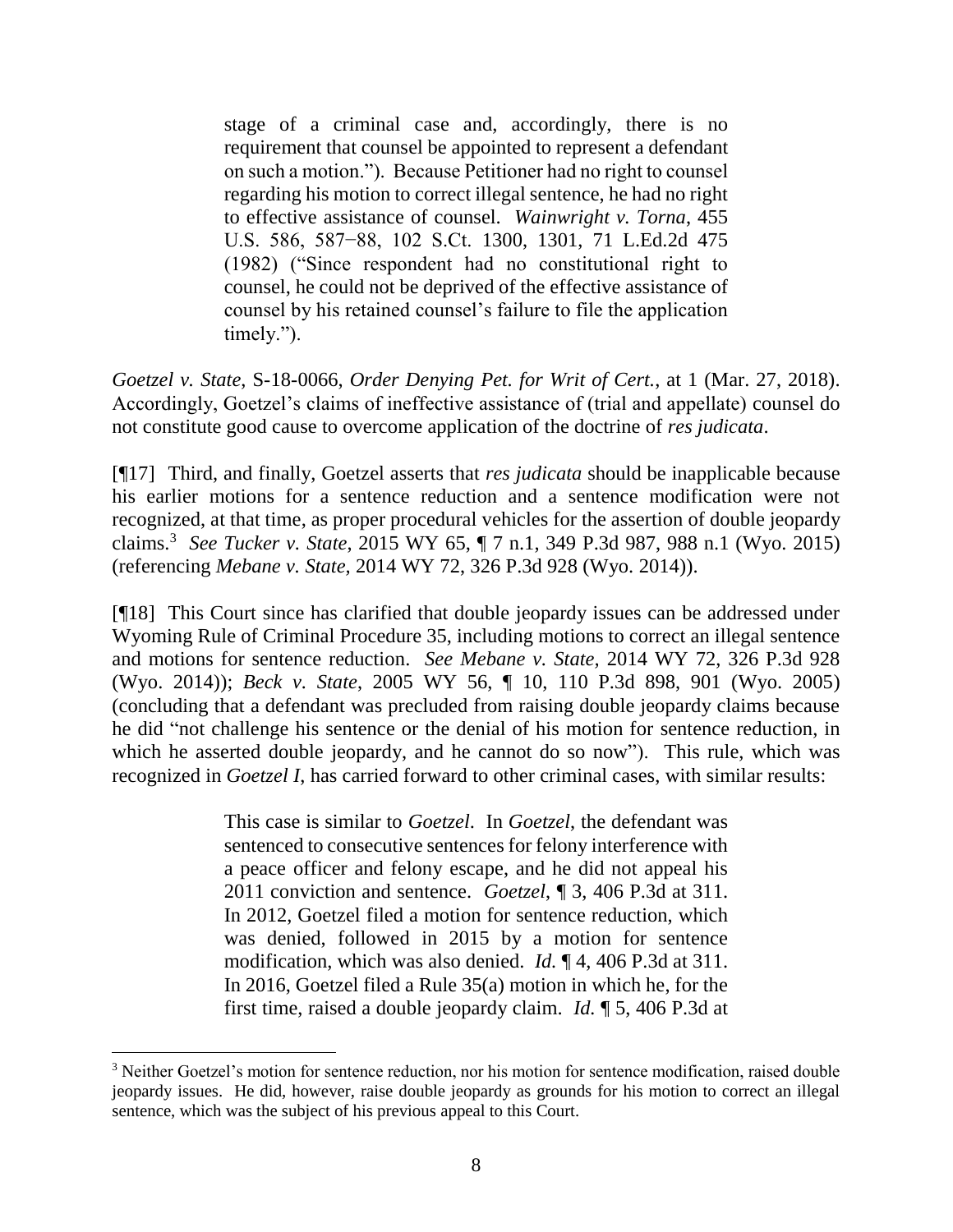311. We held that Goetzel's double jeopardy claim was barred by *res judicata* because it was not raised in a direct appeal or in any of Goetzel's prior motions. *Id.* ¶ 10, 406 P.3d at 312. We observed:

> Appellant raised his double jeopardy claim for the first time in his 2016 motion to correct an illegal sentence. He could have raised his double jeopardy claim in 2011 in a direct appeal from the district court's judgment and sentence. He could have raised the claim when he filed his motion for sentence reduction in 2012. However, he stated in this motion that he did "not question any of the substantive or procedural underpinnings of his original sentence." Appellant could have raised his double jeopardy claim in 2015 when he filed his motion for sentence modification.

*Goetzel*, ¶ 8, 406 P.3d at 311.

 $\overline{a}$ 

The same is true in this case. Mr. Hicks could have raised his double jeopardy claim in a direct appeal or in one of his four motions requesting a reduction in his sentence, but he did not. The first time Mr. Hicks asserted a double jeopardy claim was in his 2017 Rule 35(a) motion.

*Hicks v. State*, 2018 WY 15, ¶¶ 13-14, 409 P.3d 1256, 1259 (Wyo. 2018).

[¶19] Importantly, Goetzel never asserted, in his previous appeal from his motion to correct an illegal sentence or in any of his previous motions, that he somehow was precluded from raising double jeopardy issues.<sup>4</sup> This doctrine has been established in Wyoming under these circumstances since 2005, if not before. The results are clear. Despite the legal and procedural ability to do so, Goetzel did not present any issue of double jeopardy in any direct appeal from his conviction; in his 2012 motion for sentence reduction; or in his 2015 motion or sentence modification. He has presented this Court with no argument that he was prevented from doing so.<sup>5</sup> Where, as here, a defendant could have raised an issue, such as double jeopardy, but did not do so, the doctrine of *res judicata* 

<sup>&</sup>lt;sup>4</sup> Instead, Goetzel expressly stated that he did not question "any of the substantive or procedural underpinnings of his original sentence."

<sup>&</sup>lt;sup>5</sup> This Court recognizes that there may be occasions where a criminal defendant fails to raise double jeopardy issues in a motion for sentence reduction, brought under W.R.Cr.P. 35(b), within the one-year time limit, which may be brought in a later motion to correct an illegal sentence under W.R.Cr.P. 35(a), with its indefinite time limit. This Court is not called upon at this time to address whether the "good cause" exception to the doctrine of *res judicata* may apply under those circumstances.